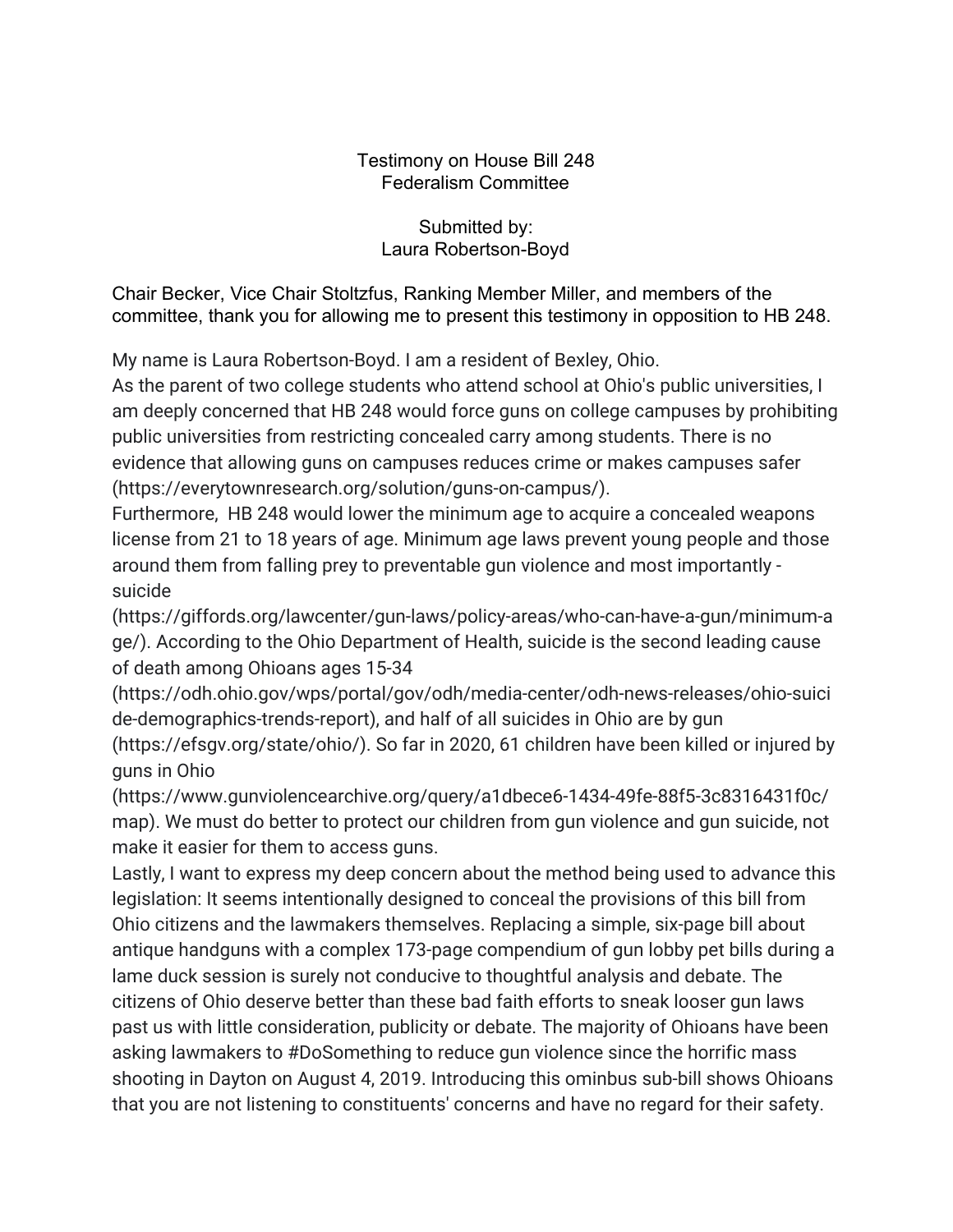I urge you to show care and consideration for the safety of your constituents by voting no on HB 248.

Laura Robertson-Boyd